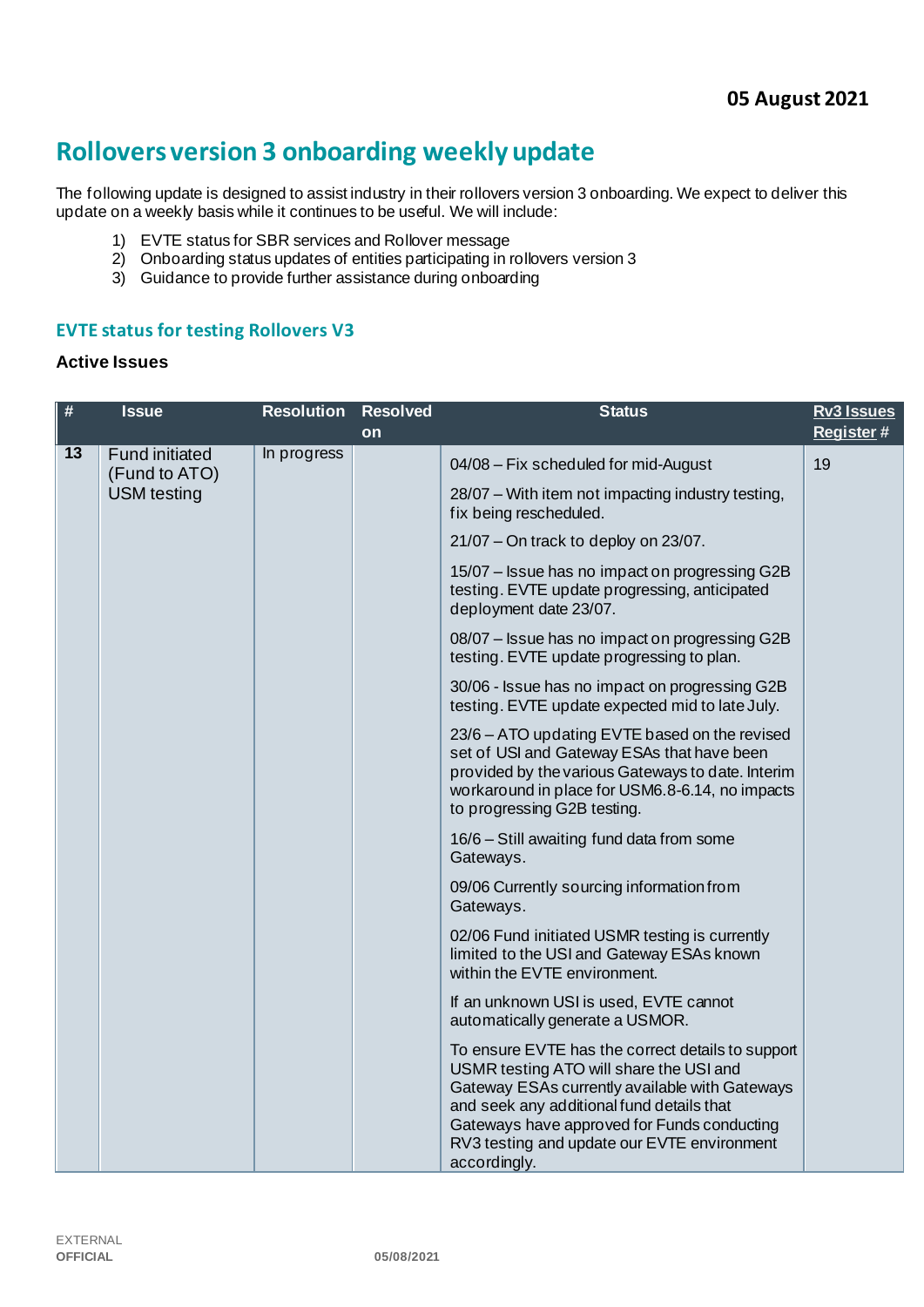# EXTERNAL<br>**OFFICIAL**

| # | <b>Issue</b> | <b>Resolution</b> | <b>Resolved on</b> | Rv3<br><u>Issu</u><br>Regi<br># |
|---|--------------|-------------------|--------------------|---------------------------------|
|   |              |                   |                    |                                 |

|    |                                                                                               |                                                                                                                                                                                                                                                                                                                                                                                                                                                                                                                                                               |               | #  |
|----|-----------------------------------------------------------------------------------------------|---------------------------------------------------------------------------------------------------------------------------------------------------------------------------------------------------------------------------------------------------------------------------------------------------------------------------------------------------------------------------------------------------------------------------------------------------------------------------------------------------------------------------------------------------------------|---------------|----|
| 16 | 21.07.2021<br><b>RAS preservation amounts</b><br>and taxable components                       | 28/07 Additional clarification content added to the<br>$\bullet$<br>User guide and published 28/07/2021.<br>21/07 User guide being updated to clarify the<br>$\bullet$<br>preservation amount and taxable component fields<br>in the RAS need to equal the amount paid to meet<br>MIG validation requirements.                                                                                                                                                                                                                                                | 28 July 2021  | 32 |
| 15 | 16.07.2021<br><b>Release Authority Error</b><br><b>Response (RAER)</b><br>message structure   | RAER payload build specifications set out in<br>$\bullet$<br>Schedule 6 Data and Payment Standards - Error<br>Code Management must be met - refer section 11.3<br>Release Authority Error Response.<br>Of note, if curly braces form part of your payload,<br>the corresponding parameter to dynamically fill the<br>curly braces must also be included in your payload -<br>refer to section 3.3 Parameters content model<br>information.                                                                                                                    | 19 July 2021  | 33 |
| 14 | 03.06.2021<br><b>Schematron incorrectly</b><br>applying USM validation<br>on an RTR message.  | 11/06 Updated schematron and published on the<br>$\bullet$<br>software developers website.<br>09/06 Discrepancy identified between the taxonomy<br>$\bullet$<br>in MIG V3 and the latest version of the schematron<br>where validation was incorrectly conducted on the<br>Unclaimed Superannuation Money. Date field, as part<br>of an RTR message.<br>The schematron has been updated to align with<br>MIG V3 and address USM validation issues. The<br>updated version has been scheduled for external<br>publication (estimated availability from 11/06). | 11 June 2021  | 20 |
| 12 | 12.05.2021<br>G2B test scenario USM 6.6<br>currently unavailable to<br>test.                  | 18/05 System fix deployed and confirmed<br>$\bullet$<br>successful. USM6.6 available for testing.<br>12/05 USM6.6 - currently under investigation.<br>$\bullet$                                                                                                                                                                                                                                                                                                                                                                                               | 18 May 2021   | 18 |
| 11 | 04.05.2021<br>G2B test scenario USM 6.7<br>currently unavailable to<br>test.                  | 18/05 System fix deployed and confirmed<br>$\bullet$<br>successful. USM6.7 available for testing<br>11/05 USM6.7 - investigation complete, fix<br>$\bullet$<br>identified. Anticipate test will be available from<br>18/05.<br>04/05 Issues identified with test scenario USM6.7.<br>$\bullet$                                                                                                                                                                                                                                                                | 18 May 2021   | 17 |
| 10 | 25.03.2021<br><b>Provision of updated</b><br>sample payload data                              | 29/04 - Rollover Sample Message Instances<br>$\bullet$<br>(payload samples) published and available at:<br>https://softwaredevelopers.ato.gov.au/rolloverV3                                                                                                                                                                                                                                                                                                                                                                                                   | 29 April 2021 | 16 |
| 9  | 26.04.2021<br><b>RASOR incorrectly setting</b><br>identifier scheme values<br>for TFN and ID. | 29/04 - Fix confirmed successful.<br>$\bullet$<br>28/04 – Fix identified and deployed on 28 April.<br>$\bullet$<br>Reissued test on 28 April. Resolution pending<br>confirmation of successful fix.<br>26/04 - EVTE issue identified for investigation.<br>$\bullet$<br>RASOR being rejected at Gateway due to invalid<br>event item scheme parameter value.                                                                                                                                                                                                  | 29 April 2021 | 15 |
| 8  | 01.04.2021                                                                                    | 23/04 EVTE refresh completed and testing<br>$\bullet$<br>recommenced.                                                                                                                                                                                                                                                                                                                                                                                                                                                                                         | 23 April 2021 | 13 |

**Rv3**<br><u>Issues</u> **[Register](https://www.ato.gov.au/uploadedFiles/Content/SPR/downloads/SuperStream_Rollovers_v3_Implementation_and_Onboarding_Issues_register.pdf)**

**OFFICIAL 05/08/2021**

## **Closed Issues**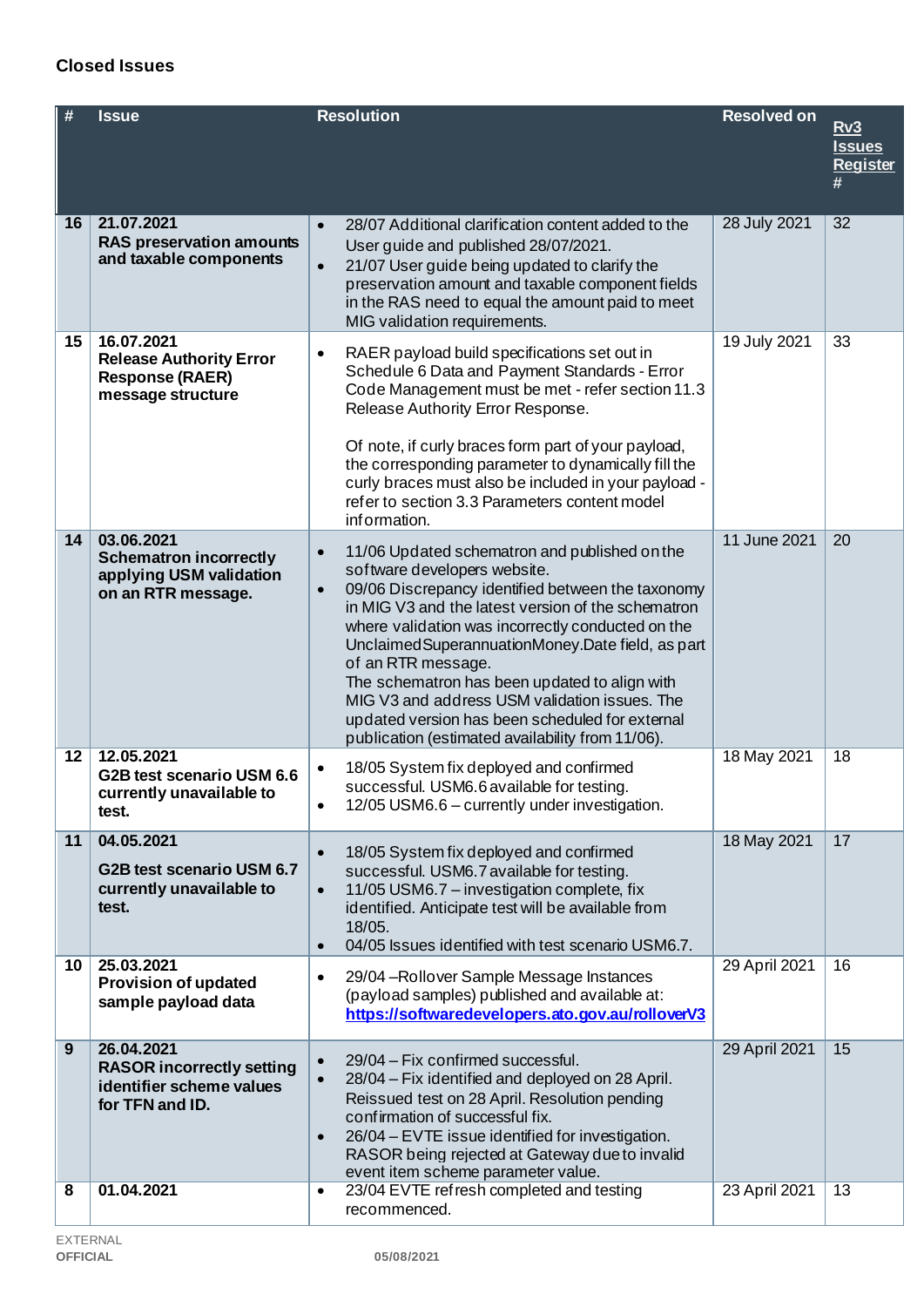|                | <b>Internal ATO factors</b><br>affecting the information in<br>our test data for P2P (both<br><b>B2B and G2B including in</b><br>EVTE) are currently being<br>considered and are likely<br>to require updates to our<br>test data. | $\bullet$                                                                  | 14/04 Updated test data published.                                                                                                                                                                                                                                                                                                                                                                                 |                             |                |
|----------------|------------------------------------------------------------------------------------------------------------------------------------------------------------------------------------------------------------------------------------|----------------------------------------------------------------------------|--------------------------------------------------------------------------------------------------------------------------------------------------------------------------------------------------------------------------------------------------------------------------------------------------------------------------------------------------------------------------------------------------------------------|-----------------------------|----------------|
| $\overline{7}$ | 12.02.2021<br><b>Recent whitelist</b><br>configuration and<br>certificate changes<br>introduced connection<br>errors impacting one<br>gateway.                                                                                     | $\bullet$                                                                  | 25/2: Data fix implemented on 23 February. Fix<br>verified with impacted gateway.                                                                                                                                                                                                                                                                                                                                  | 23 February<br>2021         | $\overline{7}$ |
| 6              | 10.02.2021<br><b>EPF test scenario for</b><br><b>SMSF missing the SMSF</b><br>Alias in the ebMS header<br>properties                                                                                                               | $\bullet$<br>$\bullet$<br>$\bullet$<br>$\bullet$<br>$\bullet$<br>$\bullet$ | Identified through interoperability testing<br>Root cause: EPF code regressed since the original<br>EVTE deployment. Issue does not impact EPF test<br>scenarios for APRA funds.<br>Code remediation in progress.<br>Remediation to restore correct code for EPF test<br>scenarios with SMSF test data<br>25/2: Deployed to EVTE on 20 February, fix being<br>verified with impacted Gateway<br>2/3: Fix verified. | 20 February<br>2021         | 6              |
| 5              | 4.02.2021<br><b>RA with SMSF Test</b><br>scenario was not<br>previously enabled.                                                                                                                                                   | $\bullet$                                                                  | RA Test scenarios with SMSF data enabled on 4<br>February.                                                                                                                                                                                                                                                                                                                                                         | 4 February<br>2021          | 5              |
| 4              | <b>EPF Test Scenarios in</b><br><b>EVTE updated with SMSF</b><br>data                                                                                                                                                              | $\bullet$<br>$\bullet$                                                     | Additional SMSF data for EPF test scenarios<br>circulated to industry representatives (GOM, ASP<br>and gateways currently testing) for review, with no<br>feedback received by 4 February 2021.<br>EVTE updated to align with EPF SMSF data shared<br>for consultation on 4 February.                                                                                                                              | 4 February<br>2021 (hotfix) | $\overline{4}$ |
| 3              | 29.01.2021<br>[Defect] EVTE Test<br>Harness unavailable on 20<br>Jan 2021 preventing<br>testing of RA                                                                                                                              | $\bullet$<br>$\bullet$<br>$\bullet$                                        | Resolved by the end of the day.<br>Caused by internal environment issue impacting<br>outbound messages.<br>Resolved by the end of the day on 29 Jan 2021.                                                                                                                                                                                                                                                          | 29 January<br>2021          | $\overline{3}$ |
| $\mathbf 2$    | 15.01.2021<br>[Defect] EPF ContextID<br>greater than 40 characters<br>issue                                                                                                                                                        | $\bullet$<br>$\bullet$<br>$\bullet$                                        | EPF ContextID reduced to a value less than 40<br>characters.<br>Identified through interoperability testing.<br>Scenario has been tested successfully with an EPF<br>for an APRA fund.                                                                                                                                                                                                                             | 2 February<br>2021 (hotfix) | 2              |
| 1              | 15.12.2021<br>[Defect] RA and RAS<br>sample payloads<br>contained 8 digit TFNs<br>instead of 9 digit TFNs                                                                                                                          | $\bullet$<br>$\bullet$<br>$\bullet$<br>$\bullet$                           | RA and RAS test scenarios updated with 9- digit<br>TFN <sub>s</sub> .<br>Identified through early review of RA test files<br>provided.<br>Shared with ATO on 15 Dec 2021<br>RA and RAS data change release on 4th Janto<br>EVTE.                                                                                                                                                                                   | 4 January<br>2021 (hotfix)  | $\mathbf{1}$   |

## **EVTE status for SVS and SMSFmemberTICK Service** *(no change from last update)*

- May 2020 full suite of SVS and SMSF verification services available in EVTE
- Seven DSPs have been whitelisted for SMSFVRFY.
- Two DSPs have been whitelisted for SMSFMBRVRFY.
- Eight other DSPs are currently testing
- No issues have been identified requiring changes.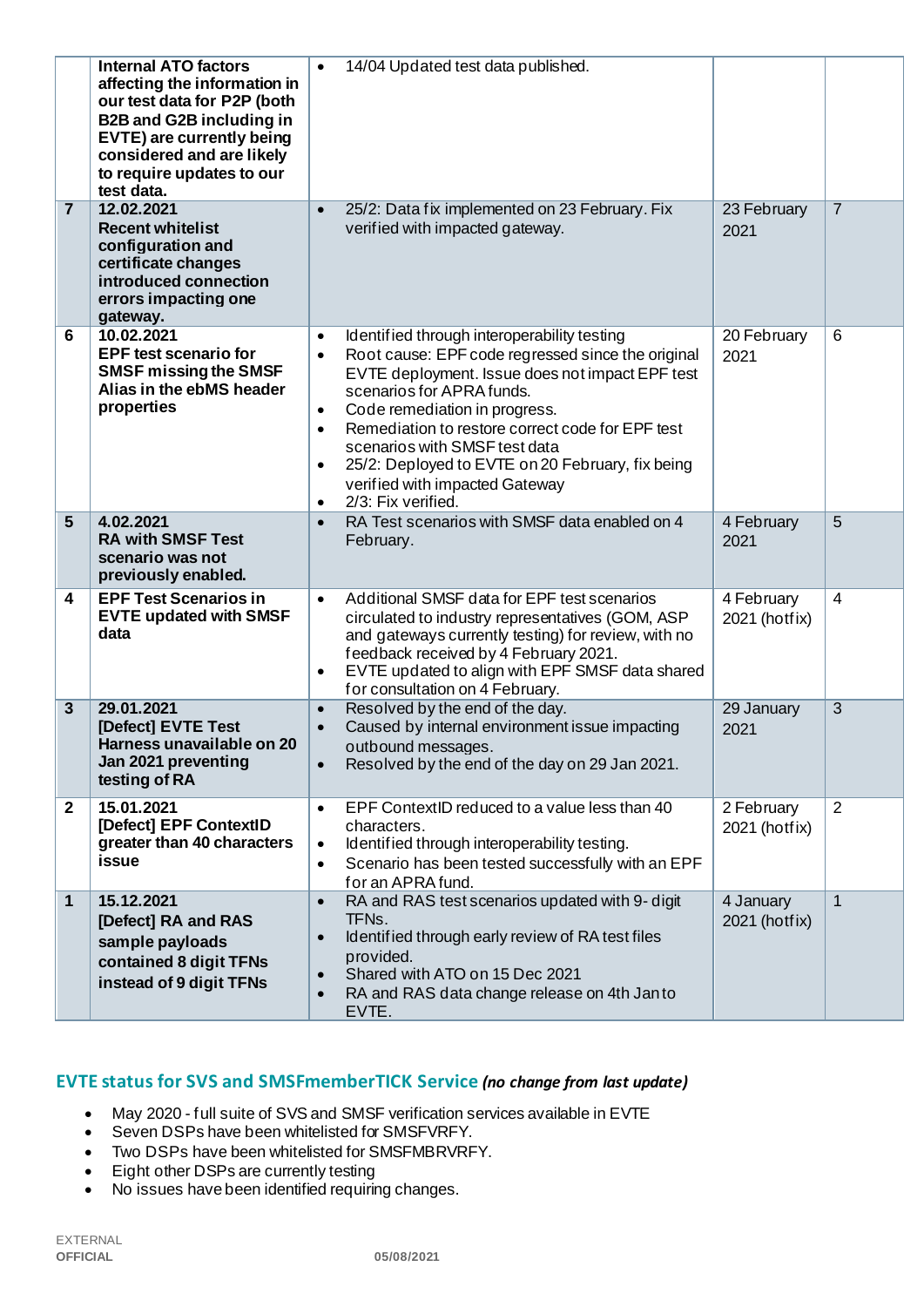### **B2B Testing**

B2B cohort schedule and process overview:

- Funds will receive an email welcoming them to the cohort ten business days prior to the commencement date.
- An initial discussion on how the cohort will conduct their testing and the schedule will be held with funds and their gateways approximately 5 business days prior to the commencement date.
- Stand-ups will be held twice a day for the duration of the cohort. Invites to these will be issued after the initial testing discussion.
- Once testing is completed, funds will receive an email thanking them for their participation and reminding them to return the completed testing matrix and lodge their production readiness checklist (where G2B testing has also been completed).

| Cohort           | <b>Dates</b>             |
|------------------|--------------------------|
| <b>Cohort 1</b>  | 15/06/2021 - 02/07/2021  |
| <b>Cohort 2</b>  | 05/07/2021 - 19/07/2021  |
| <b>Cohort 3</b>  | Disbanded                |
| Cohort 4         | 19/07/2021 - 30/07/2021  |
| Cohort 5         | 26/07/2021 - 06/08/2021  |
| Cohort 6/7       | 02/08/2021 - 13/08/2021  |
| <b>Cohort 8</b>  | 09/08/2021 - 20/08/2021  |
| Cohort 9         | 23/08/2021 - 03/09/2021  |
| Cohort 10        | 30/08/2021 - 10/09/2021  |
| Cohort 11        | 06/09/2021 - 17/09/2021  |
| <b>Cohort 12</b> | 13//09/2021 - 24/09/2021 |

B2B testing progress with funds, administrators and SMSF providers as at 28 July:



Note:

- 'APRA' incorporates APRA funds and APRA administrators
- 'Complete' denotes readiness testing matrix received by ATO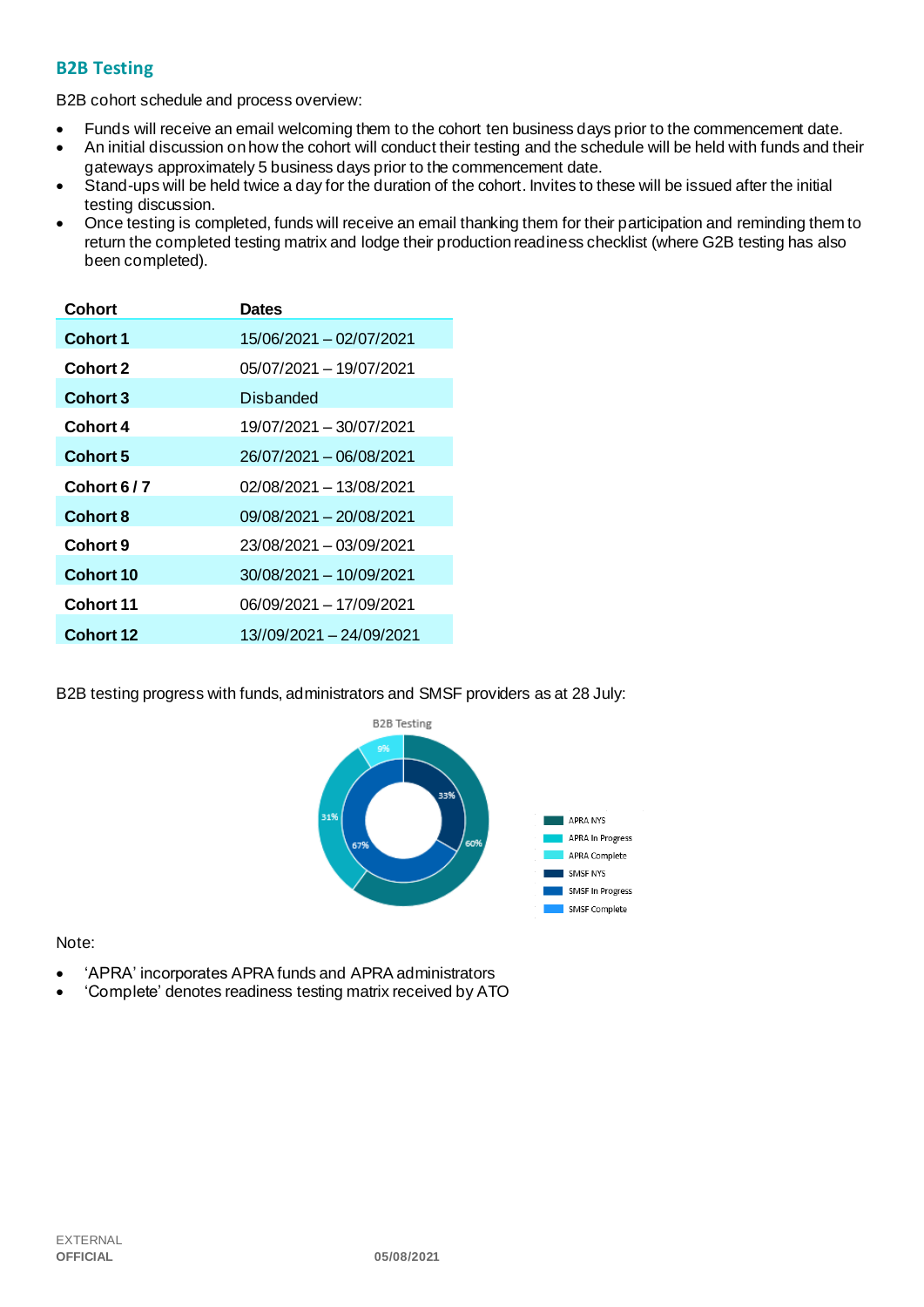## **G2B Testing**

G2B testing progress with funds, administrators, SMSF providers, as at 28 July:



#### Note:

- 'APRA' incorporates APRA funds and APRA administrators
- 'Complete' denotes readiness testing matrix received by ATO

### **Testing support documentation**

#### Updated documents

• [SMSF Alias LookUp table v](https://softwaredevelopers.ato.gov.au/sites/default/files/2021-08/SMSF_Alias_LookUp_version_16.xlsx)ersion 16, updated August 2021

#### Existing documentation

- Rollover v3 progressively released into EVTE through July to October 2020
- Conformance suite scenarios and test data for RA, RAS and EPF (initial version) was released on 12 December 2020 (standard monthly cycle)
- USM Reason Code taxonomy change was released on 12 December 2020 as planned (standard monthly cycle)
- RA & RAS ProductType Code taxonomy change was released in EVTE 16 January 2021 as planned (standard monthly cycle)
- [Rollover v3 Conformance testing guide](https://softwaredevelopers.ato.gov.au/rolloverV3) was updated to include Rv2 scenarios and published on 1 April 2021
- [SuperStream Rollovers V3 Test Data Scenario](https://softwaredevelopers.ato.gov.au/sites/default/files/2021-04/SuperStream_RolloversV3_Test_Data_Scenario_V1.0.xlsx) spreadsheet was updated to include new test data (see active issue 8) and released on 12 April 2021
- [Rollover v3 Conformance testing guide](https://softwaredevelopers.ato.gov.au/rolloverV3) was updated to align testing scenarios, latest version (v0.8) published on 29 April 2021
- [Rollover Sample Message Instances](https://softwaredevelopers.ato.gov.au/rolloverV3) (payload samples) published 29 April 2021
- [MAAS Conformance Suites and payloads](https://standardbusinessreporting.sharefile.com/home/shared/fod63f12-7bbb-4c61-96e7-33dc9eae4d9a) published in SBR Sharefile 06 May 2021
- MAAS EVTE code deployed and DSPs re-whitelisted 10 May 2021
- [MATS Conformance Suites and payloads](http://standardbusinessreporting.sharefile.com/) published in SBR Sharefile 18 May 2021.
- [SuperStream Rollovers V3 Test Data Scenario V1.1](https://softwaredevelopers.ato.gov.au/sites/default/files/2021-06/SuperStream_RolloversV3_Test_Data_Scenario_V1.1-1.xlsx) spreadsheet was updated to remove invalid scenarios and provide clarity on expected outcomes, published 11 June 2021.
- [Rollover Schematron v3.0 20210607](https://softwaredevelopers.ato.gov.au/sites/default/files/2021-06/Rollover_SPRROL.0003_Schematron_20210607-1.zip), updated to address RTR USM validation issue, published 11 June 2021.
- [Rollovers v3 Implementation and Onboarding Learning and Issues register](https://www.ato.gov.au/uploadedFiles/Content/SPR/downloads/SuperStream_Rollovers_v3_Implementation_and_Onboarding_Learning_Issues_register%20.pdf), published 23 June 2021.
- [Rollover v3 Conformance testing guide V3.09](https://softwaredevelopers.ato.gov.au/sites/default/files/2021-06/Rollover_V3_Conformance_Testing_Guide_version_3.09_Final.pdf) published 25 June 2021.
- [Register of SMSF messaging providers](https://www.ato.gov.au/Super/SuperStream/Self-managed-super-funds/Electronic-service-address/Register-of-SMSF-messaging-providers/) (ato.gov.au content) published 15 July 2021.
- [Rollover V3 User Guide V4.03](https://softwaredevelopers.ato.gov.au/sites/default/files/2021-07/Rollover_v3_User_Guide_V4.03_Final.pdf) published 28 July 2021.

#### **ATO Superannuation servicesstatus and maintenance times**

[ATO Superannuation Dashboard Status](https://sses.status.ato.gov.au/) <https://sses.status.ato.gov.au/>

[System maintenance | Australian Taxation Office \(ato.gov.au\)](https://www.ato.gov.au/General/Online-services/System-Maintenance/) <https://www.ato.gov.au/General/Online-services/System-Maintenance/>